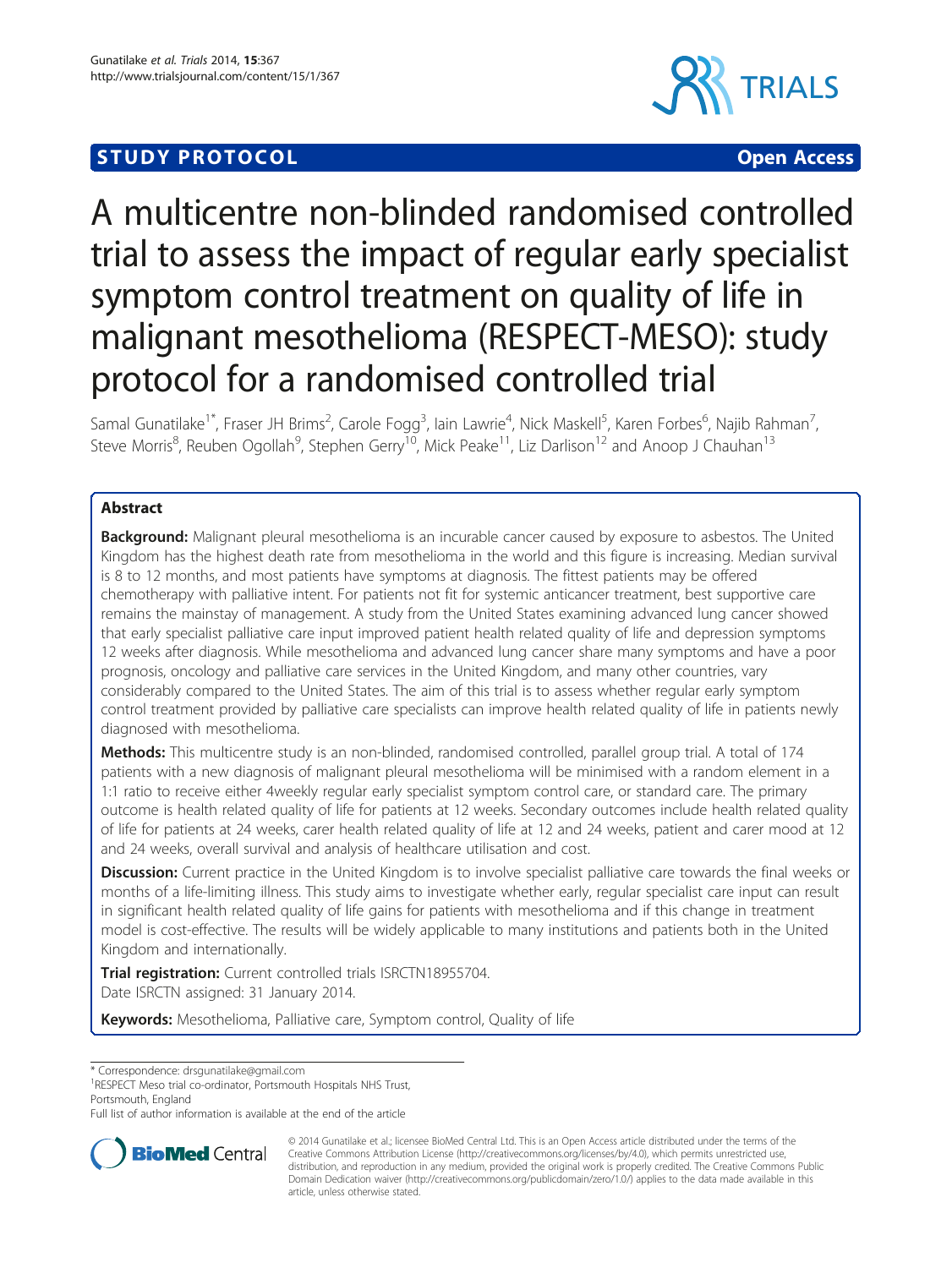#### Background

Malignant pleural Mesothelioma (MPM) is an incurable cancer of the lining of the lung caused by exposure to asbestos. Prior to controls on asbestos exposure introduced in the 1970s, industrial asbestos exposure was widespread in the United Kingdom (UK), although a much larger workforce involved with lagging and construction continued to be exposed until the early 1980s [[1\]](#page-7-0). Imports of asbestos to the UK only ceased in 1999 [[2\]](#page-7-0).

The UK now has the highest death rate from MPM in the world [[1\]](#page-7-0) and predictions forecast this figure increasing up to 2015 and possibly 2020 [\[3](#page-7-0)-[5\]](#page-7-0). More precise predictions are hampered by the long lag time between exposure and disease manifestation of at least 30 to 40 years [[6\]](#page-7-0). The projected lifetime risk of MPM for a UK male born in the 1940s is 0.59%, or approximately 1 in 170 of all deaths [\[3\]](#page-7-0).

There is no cure for mesothelioma. Prognosis is poor, with a median survival of between 8 and 12 months, although long survivors are recognised [[7\]](#page-7-0). A previous study examining health related quality of life (HRQoL) in MPM patients receiving chemotherapy has demonstrated that 92% of patients have 3 or more physical symptoms at presentation [[8\]](#page-7-0). Fatigue (94%), dyspnoea (89%), appetite loss (87%) and pain (85%) were the most common, with fatigue, dyspnoea and pain associated with a worse global HRQoL. Aggressive treatment strategies to prolong life include combinations of surgery, radiotherapy and chemotherapy, but remain controversial with no sound evidence base. At present, the fittest patients with mesothelioma will be offered chemotherapy with palliative intent, which has been shown to improve survival by two to three months in clinical trials [[9\]](#page-7-0). For less fit patients, best supportive care remains the mainstay of treatment. The fundamental aim of palliative care is to achieve the best quality of life for patients and their carers. This is achieved with specialist symptom control and provision of psychological, social and spiritual (not necessarily religious) support.

Several studies have reported that baseline quality of life is a significant prognostic factor for survival in nonsmall cell lung cancer (NSCLC) patients [\[10,11\]](#page-7-0). An American un-blinded single centre randomised controlled trial of 151 patients with advanced lung cancer assessed regular early specialist palliative care (SPC) treatment in addition to standard care versus standard care alone, and demonstrated improved HRQoL, fewer symptoms of depression at 12 weeks with reduced utilisation of aggressive endoflife care measures [\[12](#page-7-0)]. The same study reported improved survival in the intervention arm, although this was not an *a priori* outcome and the study was not adequately powered to demonstrate such an effect. A more recent study concluded that early SPC might improve HRQoL and satisfaction with care for patients with a large range of solid tumour malignancies [[13\]](#page-7-0).

Patients with MPM and advanced lung cancer have very similar symptoms and both conditions have a poor prognosis. However, there are considerable differences in oncology and SPC services between the US and many other countries including the UK, limiting the generalisability of the US study results. The aim of this randomised controlled multicentre trial is to assess if regular early SPC has an effect on HRQoL in patients with newly diagnosed malignant pleural mesothelioma as compared to standard care provided by the UK National Health Service (NHS).

#### **Methods**

## Study objectives

Primary aim

The primary aim of our trial is to determine whether regular early SPC in newly diagnosed mesothelioma patients results in improved quality of life 12 weeks after randomisation, as compared to standard care. HRQoL will be measured using the global health status (GHS) subscale of the European Organisation for Research and Treatment of Cancer (EORTC) Quality of Life questionnaire Core 30 (QLQC30), specifically developed to assess the quality of life in cancer patients.

#### Secondary aims

The secondary aims include assessing the impact of regular early SPC on patient HRQoL at 24 weeks, patient mood at 12 and 24 weeks using the General Health Questionnaire-12 (GHQ-12), survival. We will also assess the primary caregiver's HRQoL (using the Short-Form36 (SF-36) health survey and the family satisfaction with advanced cancer care-2(FAMCARE-2)) and mood (GHQ-12) at 12 and 24 weeks, and additionally at 24 weeks following patient death. Healthcare resource use data and European Quality of Life 5-Dimension questionnaire (EQ-5D) scores will be used to assess cost-effectiveness of the intervention.

#### Exploratory aims

We will explore the significance of the biological and radiological status of the patients at diagnosis on HRQoL outcomes through sub-group analyses.

#### Study design and setting

This is a multi-centre randomised, non-blinded, parallel group controlled trial comparing early referral to a specialist palliative care team for regular early SPC versus standard care. A summary of the study design is illustrated in Figure [1](#page-2-0). Study recruitment commenced in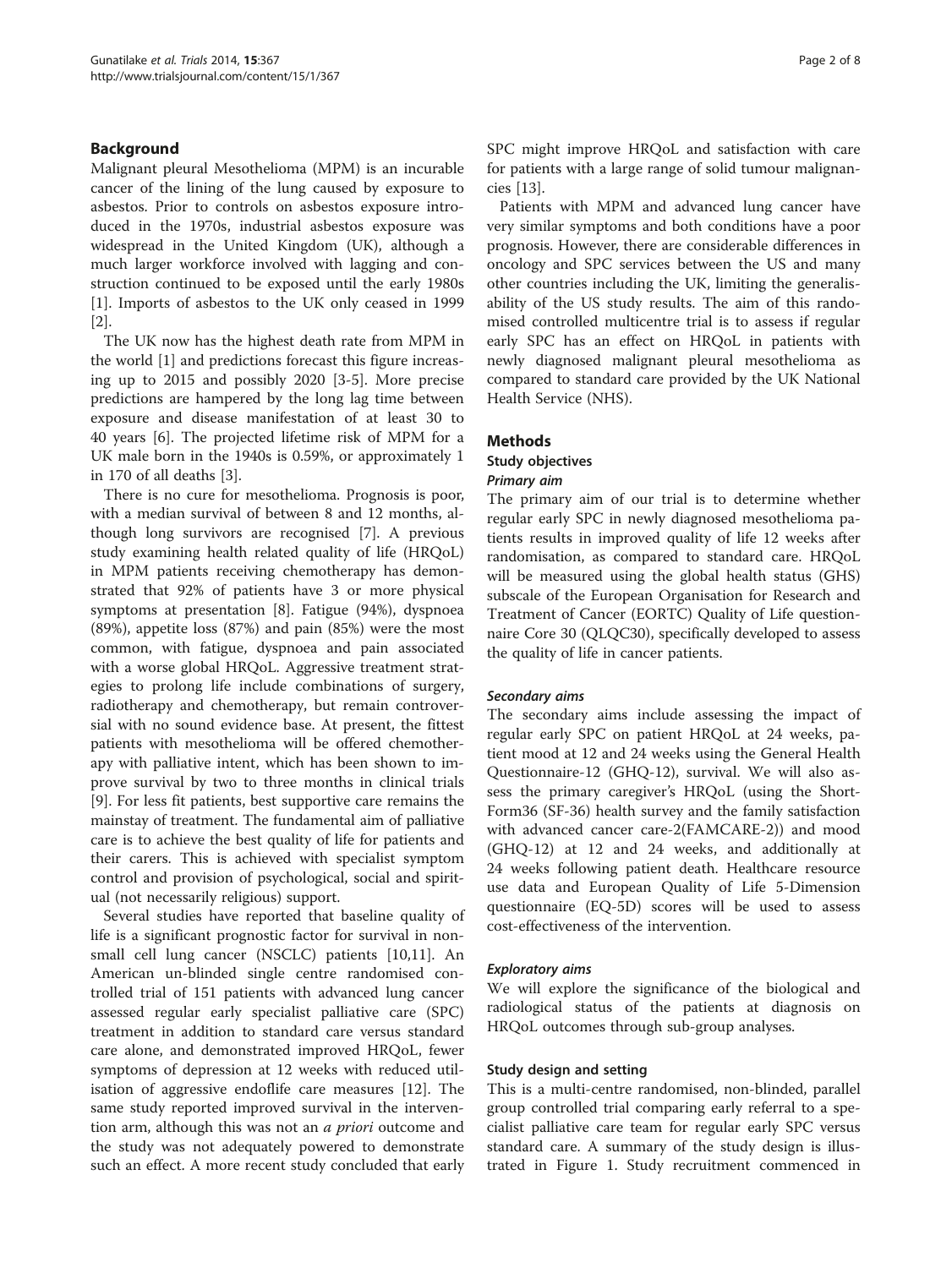March 2014. It is planned that this trial will be conducted in up to ten centres in England and Scotland.

#### Selection of participants

#### Recruitment and informed consent

All new patients discussed at thoracic cancer multidisciplinary team (MDT) meetings will be screened for eligibility and those who meet study criteria will be approached by the study team in conjunction with the Lung Cancer Clinical Nurse Specialists (LCCNS). Suitable patients will be asked to nominate a main carer and both the patient and carer will be provided with verbal and written

explanation of the study in the form of an information sheet. If the patient is unable to identify a main carer or the carer declines to participate, the patient may still participate. After adequate time the patient and carer will be invited to a research clinic and informed consent will be obtained by a member of the research team. Informed consent procedures will be carried out in accordance with Good Clinical Practice (GCP).

#### Inclusion criteria

1. Histological or cytological confirmation of MPM.

<span id="page-2-0"></span>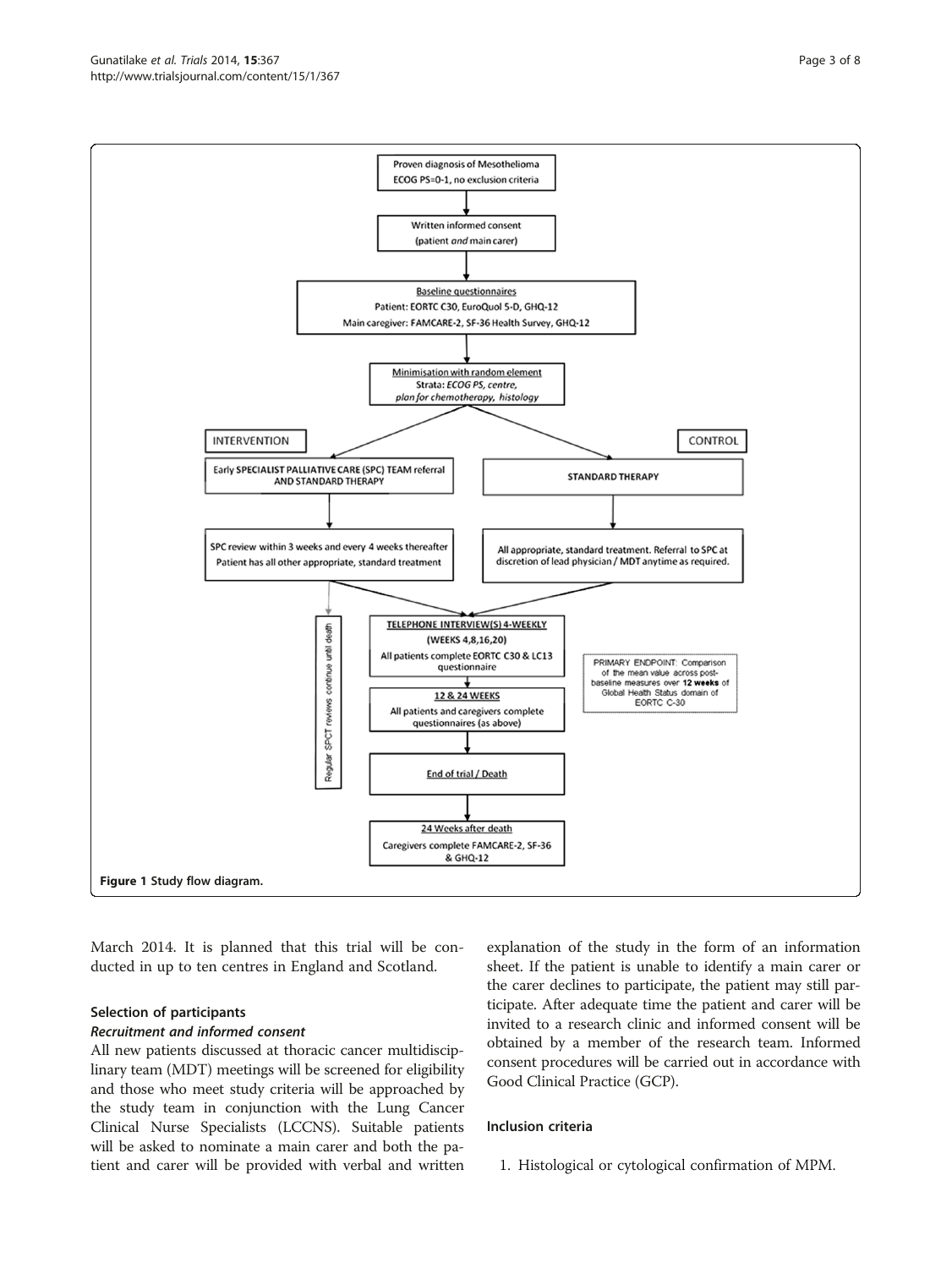- 2. European Cooperative Oncology Group (ECOG) Performance Score (PS) of 0 to 1. (asymptomatic patients score 0; symptomatic but fully ambulatory patients score 1).
- 3. The diagnosis of MPM received within the last six weeks.
- 4. Ability to provide written informed consent in English and comply with trial procedures.

#### Exclusion criteria

- 1. Other known malignancy within five years (excluding localised squamous cell carcinoma of the skin, cervical intraepithelial neoplasia, grade III and low grade prostate cancer (Gleason score <5, with no metastases)).
- 2. Significant morbidity which the lead physician or MDT feel will unduly confound or influence HRQoL.
- 3. Those patients the MDT judge require referral to SPC at the point of diagnosis.
- 4. Concurrent, or less than three months since participation in another clinical trial that may affect HRQoL.
- 5. Referral at the time of recruitment for cytoreductive, tumour de-bulking, radical decortication or extrapleural pneumonectomy surgery for MPM. (VideoAssistedThoracoscopicSurgery (VATS) or 'mini' thoracotomy for pleurodesis and diagnosis attempts are permissible.)
- 6. Chemotherapy treatment for MPM initiated prior to consent.
- 7. A significant history of depression/anxiety/ psychiatric illness requiring specialist hospital care within the last twelve months.

#### Randomisation and blinding

Following completion of the baseline assessment, eligible patients and their carers will be minimised with a random element in a 1:1 ratio between the intervention and control groups using a centralised randomisation database managed by the Oxford Respiratory Trials Unit (ORTU), Oxford, UK.

Participants will be minimised according to:1) centre, 2) plan for chemotherapy (yes/no), 3) ECOG PS (0 or 1) and 4) histological sub-type (epithelioid versus nonepithelioid (biphasic, sarcomatoid, not defined)).

Due to the nature of the intervention it is not possible to blind participants or the immediate research team to the allocated intervention. Interventions and outcome assessments will therefore be un-blinded. Data analysis will be performed in a blinded fashion.

#### Study intervention

Patients randomised to regular early SPC will be seen within three weeks of group allocation by the SPC team. Carers will be encouraged to accompany the patient for these visits. Both the patient and carer will then continue to be seen regularly every four weeks until end of trial (EOT). Consultations will include an assessment of physical, psychological, social and spiritual needs of the participant, with appropriate provision of additional medicine (for example, analgesia) and referral to additional support services as required. By the nature of this care, it is bespoke and further tight definitions or requirements of the intervention are not possible. Similarly, it is difficult to define expected reasons why subjects should choose not to have the intervention, although subjects are free to decline at any point.

To ensure a standard structure and approach to SPC consultations across different centres, the study will use the Sheffield Profile for Assessment and Referral to Care (SPARC) tool [[14\]](#page-7-0)and the revised Edmonton Symptom Assessment System (ESAS-r) [[15\]](#page-7-0) at initial consultations for intervention group patients and control group patients if and when referred.

#### Control arm

The control group will continue to receive all appropriate, routinely provided treatment for MPM currently available within the NHS. This will be initiated by the patient's general practitioner (GP), the cancer MDT or lead respiratory physician as required. No treatment will be withheld. The referral of patients in the control group to SPC will be at the discretion of the patient's medical team based on clinical need and according to local timings and practice.

The selection of the comparator as routine care is based on the pragmatic nature of the study, the ethical need to protect vulnerable subjects and to ensure all appropriate care is provided.

#### Participant reported outcome measures

Patient and carer HRQoL and mood will be measured using validated pre-specified questionnaires. HRQoL will be assessed using the European Organisation for Research and Treatment of Cancer (EORTC) Quality of Life questionnaire Core 30 (QLQ-C30) and lung cancer supplement (LC13) questionnaires. The EORTC QLQ-C30 has been widely used in clinical trials and been validated in patients with MPM [\[16](#page-7-0)]. The EORTC-LC13 adjunct is a further assessment of specific symptoms associated with lung cancer, which are relevant to MPM [[16,17\]](#page-7-0). The EQ-5D will also be used to measure patient HRQoL and then allow calculation of Quality-Adjusted-Life-Years (QALY). Caregiver HRQoL will be assessed using the 1-week recall SF-36 health survey which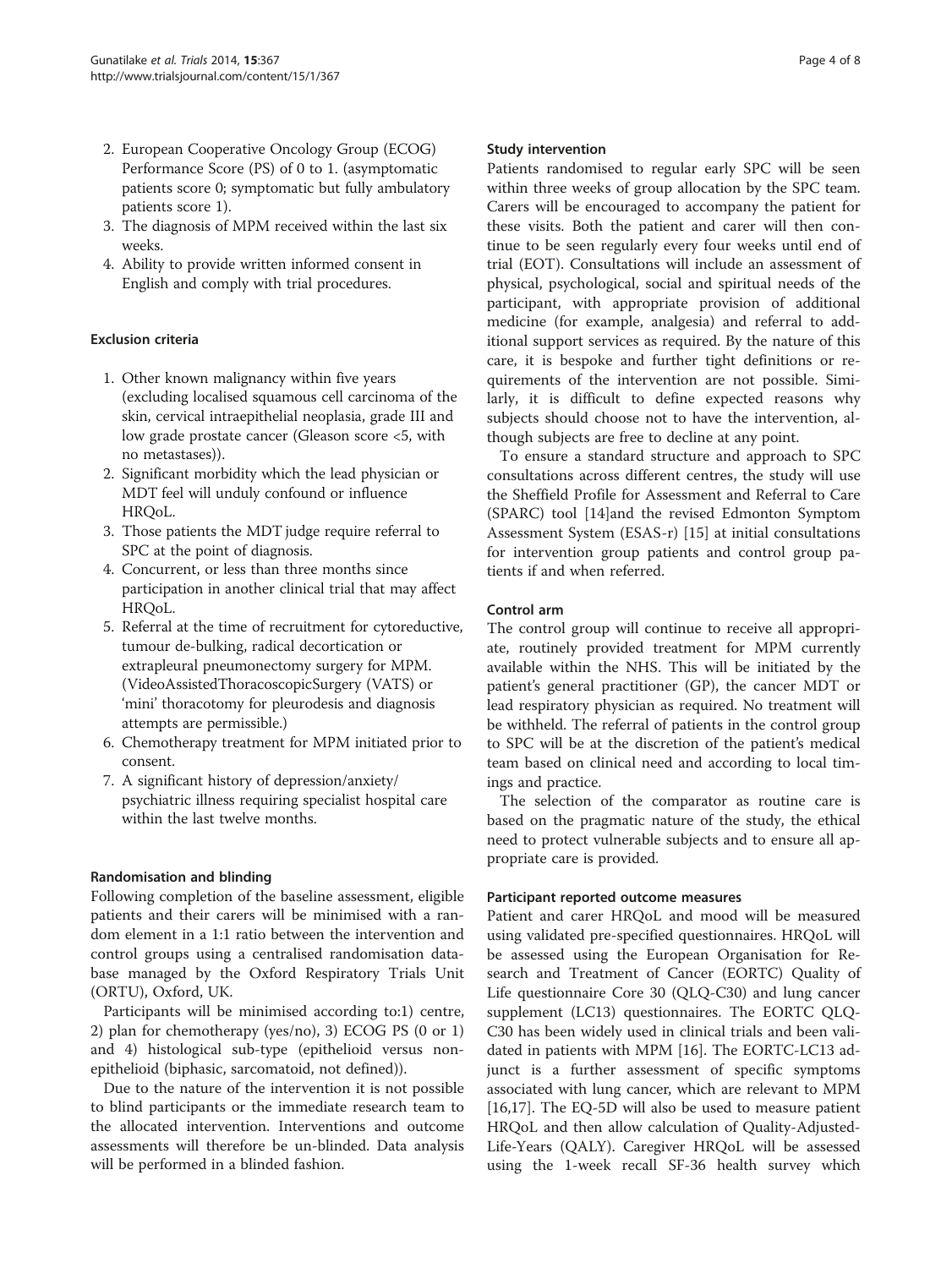measures 8 domains of HRQoL. As it does not target a specific population, age or disease state it is appropriate for measuring family caregivers of patients. The FAMCARE-2 questionnaire has sound psychometric properties and will measure family/carers satisfaction with end-of-life care received by both the patient and their carers. The GHQ-12 is the most widelyused measure for screening for psychiatric morbidity in adults in the UK and will be used to measure patient and carer mood [\[18](#page-7-0)].

#### Study visit schedule

The patient and carer study visit schedule consists of a combination of face-to-face and telephone contacts as detailed below (see also Table 1).

After consent, the following information will be collected from all patients at the baseline assessment prior to randomisation: patient demographics, date and type of diagnostic pleural procedure, histological subtype of mesothelioma, current performance status (from MDT) and co-morbidities, previous treatments and pleural procedures, treatment plan, medication use, patient HRQoL and mood questionnaires (EORTC-QLQC30, EORTC-LC13, EQ-5D, GHQ-12), neutrophil and lymphocyte values at time of diagnosis, International Mesothelioma Interest Group (IMIG) stage of disease [[19](#page-7-0)] at time of diagnosis (staging data will only be collected from selected sites). From the designated main carer, the following information will be obtained: carer current health utilisation, work status (full or part time, retired),

HRQoL and mood questionnaires (SF-36, FAMCARE-2, GHQ-12).

At 12 weeks (primary end point) and 24 weeks, patients and carers from both the intervention and control groups will be seen in clinic and the following information will be documented: patient history including recent treatments and hospital/healthcare utilisation, medication use, patient HRQoL and mood questionnaires (EORTC-QLQC30, EORTC-LC13, EQ-5D, GHQ-12). For carers: healthcare resource utilisation, work status (and days of work missed as appropriate), carer HRQoL and mood questionnaires (SF-36, FAMCARE-2, GHQ-12). Clinic visits will ensure better quality, more complete data for the primary endpoint.

Telephone consultations with patients in both the intervention and control group will be performed at 4, 8, 16 and 20 weeks to obtain the following information: recent treatments and hospital usage, medication use, HRQoL questionnaires (EORTC-QLQC30, EORTC-LC13).

The patient's vital status will be tracked for the duration of the study. In the event of patient death during the study the following information will be documented: prior hospital/healthcare utilisation and treatments, medication use, date and place of death. After patient death, the carer will be approached by the research team to complete the final questionnaires, 24 weeks after bereavement. Should this process identify psychological morbidity that may require treatment, liaison with the individual's GP and direct referral to more formal bereavement support services will be considered. The

#### Table 1 Study visit schedule

|              |                                            | <b>Baseline</b> | <b>SPC</b><br>within<br>3 weeks |          |   |          |          |          | 4 weeks 8 weeks 12 weeks 16 weeks 20 weeks 24 weeks | <b>Monthly SPC</b><br>until Death/<br><b>EOT</b> | 24 weeks<br>after<br>death |
|--------------|--------------------------------------------|-----------------|---------------------------------|----------|---|----------|----------|----------|-----------------------------------------------------|--------------------------------------------------|----------------------------|
| Intervention |                                            |                 |                                 |          |   |          |          |          |                                                     |                                                  |                            |
|              | Patient QLQC-30, LC13,<br>EQ-5D, GHQ-12    | Χ               |                                 |          |   | X        |          |          | X                                                   |                                                  |                            |
|              | SPC review                                 |                 | X                               | $\times$ | Χ | $\times$ | $\times$ | $\times$ | X                                                   | X                                                |                            |
|              | Telephone<br>interview (QLQC-<br>30, LC13) |                 |                                 | Χ        | X |          | $\times$ | $\times$ |                                                     |                                                  |                            |
| Carer        | GHQ-12, SF-36,<br>FAMCARE-2                | Χ               |                                 |          |   | Χ        |          |          | Χ                                                   |                                                  | Χ                          |
| Control      |                                            |                 |                                 |          |   |          |          |          |                                                     |                                                  |                            |
|              | Patient QLQC-30, LC13,<br>EQ-5D, GHQ-12    | Χ               |                                 |          |   | X        |          |          | X                                                   |                                                  |                            |
|              | Telephone<br>interview (QLQC-<br>30, LC13) |                 |                                 | $\times$ | Χ |          | X        | Χ        |                                                     |                                                  |                            |
| Carer        | GHQ-12, SF-36,<br>FAMCARE-2                | Χ               |                                 |          |   | X        |          |          | X                                                   |                                                  | X                          |

EOT = end of trial;EQ-5D = EuroQol-5D;FAMCARE-2 = family satisfaction with advanced cancer care 2; GHQ-12 = General Health Questionnaire-12; LC13 = lung cancer supplement;,QLQ-C30 = Quality of Life Questionnaire Core 30;SF-36 = Short Form 36;SPC = Specialist Palliative Care.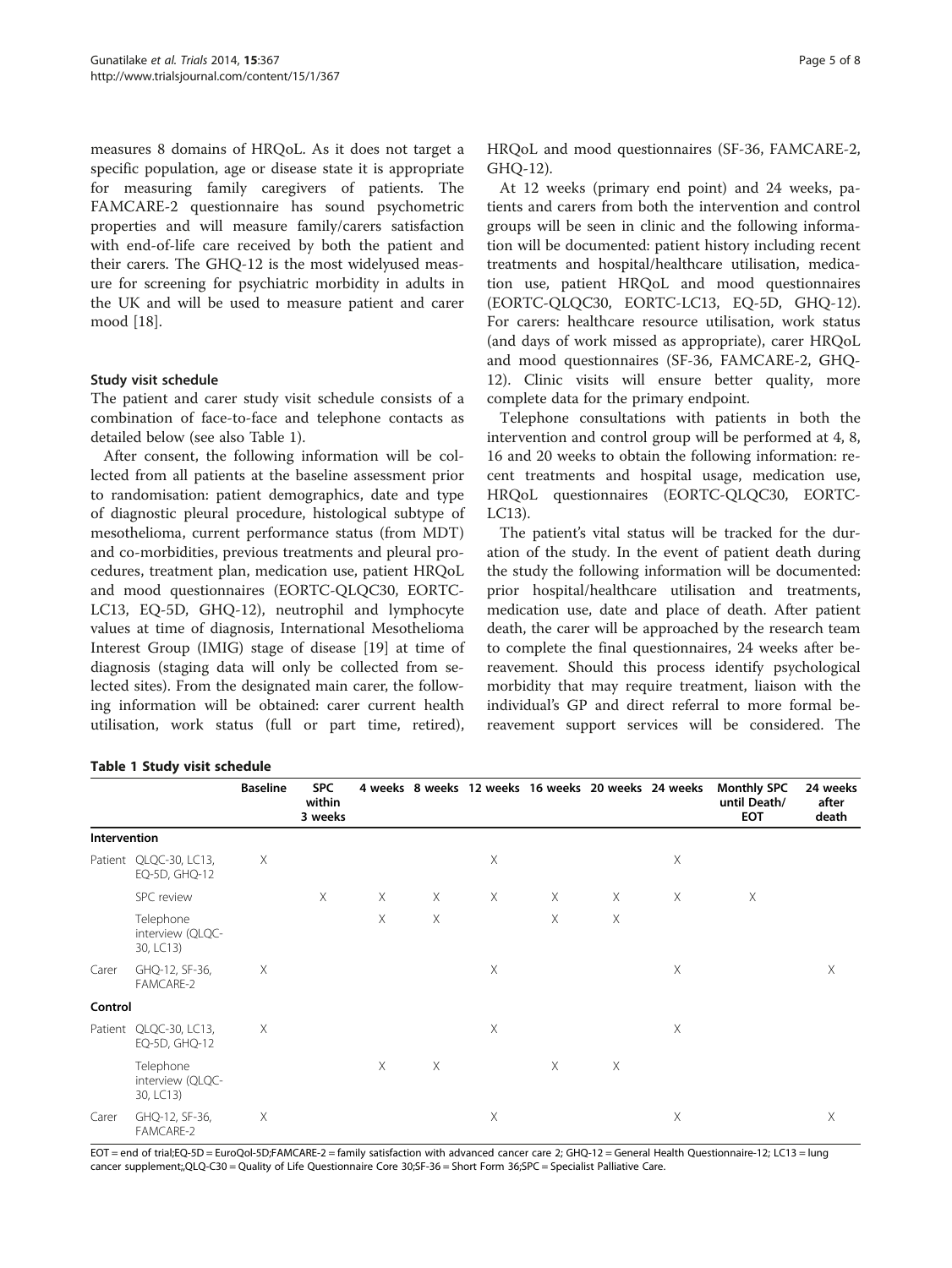following information will be gathered by telephone at this contact: healthcare utilisation, work status, carer HRQoL and mood questionnaires (SF-36, FAMCARE-2, GHQ-12).

#### Safety reporting

Given the nature of mesothelioma, many of the patients involved in the study will have complications from their disease or other treatments (for example, radiotherapy) during the follow-up period, which are unrelated to study participation, and death is also a predicable occurrence during this study. We have still opted to monitor safety during this trial to ensure there are no unexpected consequences of the intervention, and will adhere to the following risk-adapted safety monitoring procedures:

- Recording of all serious adverse events (SAEs) unless judged by the investigator to be part of the patient's natural disease progression or related to standard treatment
- Any SAE judged by the investigator to be (possibly, probably or definitely) related to the intervention that is also unexpected, should be expedited immediately to the chief investigator and the sponsor, following instructions for expedited reporting within 24 hours of first becoming aware of the event
- Reporting of any observed quality change in events, or any safety concerns judged to be clinically significant and any clinical incident concerning study participants or with an impact on the study

A Data Monitoring Committee was not deemed necessary for this study as the study is not delivering a new intervention and there are no anticipated SAEs or risks from simply changing the timing of this intervention for subjects.

#### **Statistics**

Stata for Windows Release 11(StataCorp LP, College Station, TX, USA) will be used for all the analyses. The study will be reported in accordance with the Consolidated Standards of Reporting Trials statement and ICH Guidelines for GCP. All study data will be managed by the Oxford Respiratory Trials Unit (ORTU) using a bespoke database created using OpenClinica Enterprise Edition software (OpenClinica LLC, Waltham, MA, USA). Confidentiality of participant data will be assured according to GCP.

#### Sample size

Assuming a population mean of 55 and a common standard deviation of 22 in GHS/HRQoL for mesothelioma patients [[20\]](#page-7-0), a sample size of 78 patients in each

arm will be required to detect a 10-point difference in the mean scores between the two groups, with a power of 90% at a 5% two-sided significance level, assuming an autocorrelation of 0.25.

UK National Lung Cancer Audit data demonstrate approximately 6% mortality at 12 weeks for PS 0 to 1 patients - therefore, we will factor a 10% dropout before the primary endpoint is reached at 12 weeks. Therefore, the sample size allowing for a power of 90%, a 5% twosided significance level, a minimal clinically important difference (MCID) of 10 units in the GHS/HRQoL and a dropout of  $10\%$  (n = 16) is 174 patients.

#### Clinical outcomes analysis

The primary outcome measure is the transformed global health status subscale score of the QLQ-C30 at 12 weeks from randomisation. Analysis of the primary outcome will be carried out using an analysis of covariance with adjustment for baseline values to compare between groups. Primary and secondary analyses will be carried out on the intention-to-treat (ITT) population.

As a secondary analysis of the primary outcome a mixed-effects regression model will be used, which will account for the repeated measures over time.

Secondary outcomes: for all patient reported secondary outcomes mixed-effects regression models will be used, taking account of the repeated measures. Overall survival from date of randomisation will be analysed using Kaplan-Meir curves and the Log-rank test.

#### Missing data

To minimise total and item non-response, we will perform monthly telephone interviews for quality of life data and clinic appointments for 12- and 24-week questionnaires with the research team. If missing data are substantial (>10%) then multiple imputation techniques will be used for the primary outcome to account for missing data under the missing at random assumption.

#### Healthcare economics and utilisation analysis

Resource use items (for example, hospital and hospice bed days, emergency department attendance) will be priced using unit cost schedules such as the NHS Trust financial returns and NHS reference costs [[21](#page-7-0)]. If necessary, finance departments at each of the study centres will be contacted to obtain unit cost information not included in these sources. A within-trial cost-utility analysis will explore the incremental cost per QALY gained by regular early SPC intervention when compared to usual care. QALY will be generated by combining utility information obtained from the EQ-5D and survival data, all collected as part of the trial. Resource use, cost and effect results will be reported as means with standard deviations, with mean differences between the two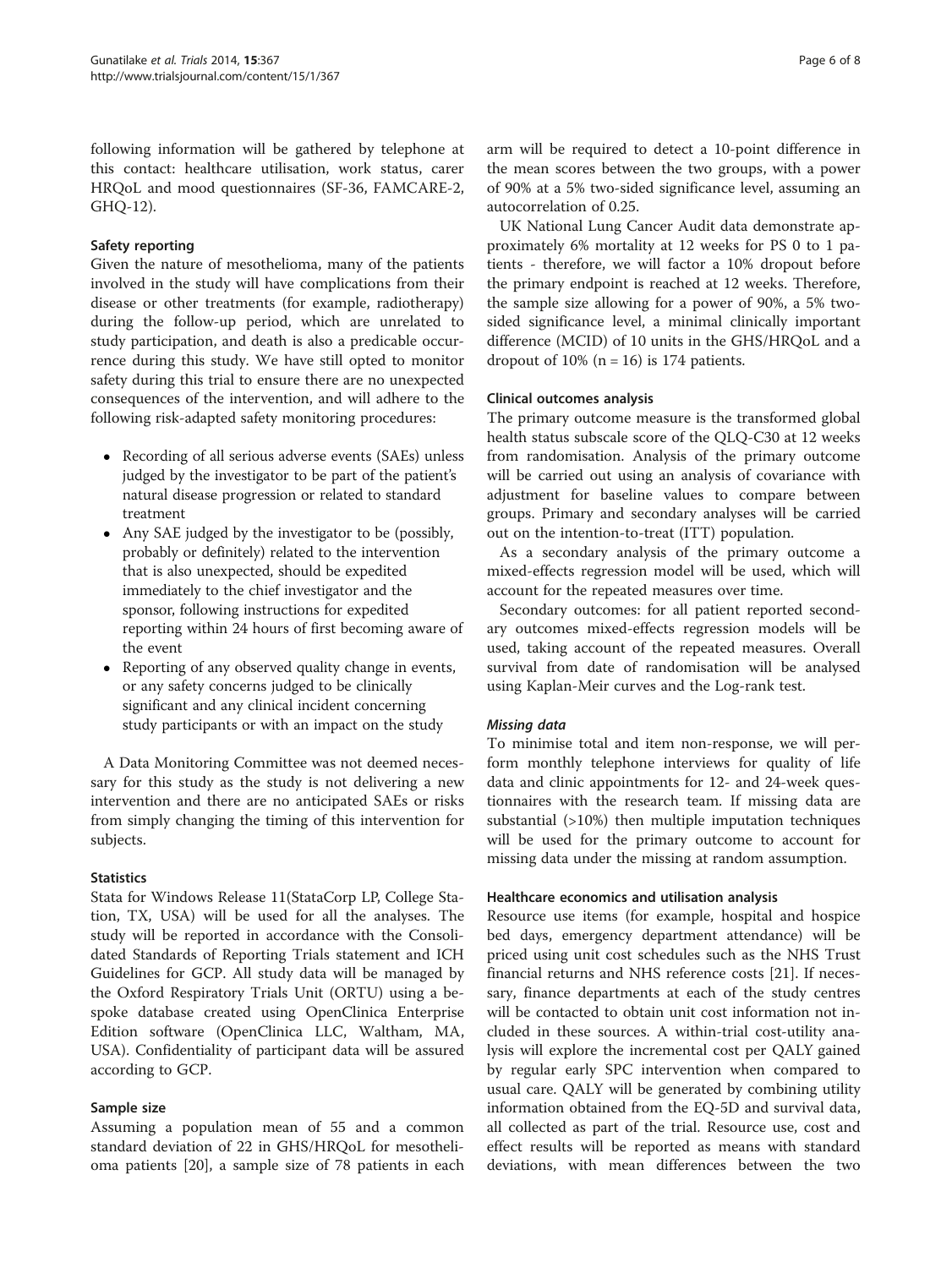patient groups reported with 95% confidence intervals. Incremental cost-effectiveness will be calculated by dividing the difference in costs by the difference in effects. Uncertainty around the incremental cost-effectiveness ratio will be explored using non-parametric bootstrapping [[22\]](#page-7-0).

#### Ethics

A favourable ethical approval for this study has been granted by the National Research Ethics Service (NRES) Committee, London (Hampstead), reference 12/LO/ 0078. The trial will be conducted according to the Declaration of Helsinki [[23\]](#page-7-0).

The study intervention is regular early specialist symptom control treatment which will be carried out by SPC teams and is considered to have no additional safety risk compared with usual clinical practice. Despite being an interventional design, the process involved is not novel and is the usual standard of care for these patients, albeit normally provided at a much later stage in the natural history of this illness. This study will simply provide the same care, delivered at an earlier time point.

The key ethical issues are considered to be as follows: no treatments or care will be withheld at any point in the study, with all subjects (in either arm) able to receive any care considered appropriate by the treating physicians. The additional regular SPC input will continue beyond the EOT until death, with remaining subjects integrated into existing palliative care services.

#### Funding source, sponsor and trial oversight

This study has been funded through a competitive grant application to the British Lung Foundation (BLF). The sponsor for this trial is Portsmouth Hospitals NHS Trust. In collaboration with the sponsor, the Oxford Respiratory Trials Unit (ORTU) will oversee quality assurance and trial conduct with routine and for-cause audit performed in accordance with GCP guidelines as appropriate.

#### Dissemination policy

The full trial results will be published in a high impact medical journal; in addition, lay summaries will be developed with public patient involvement members and disseminated through respiratory and cancer charities and support groups. Lay and scientific summaries will be placed on study website [www.respect-meso.org.](http://www.respect-meso.org)

#### **Discussion**

This study will inform clinicians of a potentially novel way to care for patients with this high symptom-burden disease for which there is no cure, and limited treatment options. The additional aspect of healthcare resource utilisation analysis will allow further interpretation of the results and may inform clinicians and policy-makers as to a more complete understanding as to the implications of this intervention.

In the design of the RESPECT-MESO study we have attempted to allow as pragmatic an approach as possible, to ensure as wide as possible external applicability of the results, within the confines of ensuring internal validity and appropriate scientific rigor. One of the central difficult decisions made was to only include subjects with an ECOG PS of 0 to 1. This was based on UK National Lung Cancer Audit data demonstrating approximately 24% mortality at 12 weeks for PS 2 patients with mesothelioma. Such attrition would have significantly increased the challenge of obtaining adequate data for the primary endpoint at 12 weeks. Nevertheless, UK data demonstrate that 70 to 80% of patients with mesothelioma have a PS of 0 to 1 at the time of diagnosis [\[24-27](#page-7-0)], so our approach will allow the inclusion of the majority of cases at presentation.

One of the additional key challenges encountered in the setup of the study was developing the necessary links with SPC services. This has been addressed by early engagement with SPC teams and offering SPC team leads the opportunity of taking on local co-principal investigator roles. When screening potential host sites for suitability we have used a feasibility assessment focusing on the availability of SPC services and asking sites to nominate both respiratory and SPC leads for the study.

#### Trial status

The study is now open to recruitment at Queen Alexandra Hospital, Portsmouth, the lead centre for the RESPECT-Meso study. Further centres will be opening for recruitment throughout the United Kingdom over 2014/15. Further information can be found at [www.](http://www.respect-meso.org) [respect-meso.org](http://www.respect-meso.org).

#### Abbreviations

ANCOVA: analysis of covariance; BLF: British Lung Foundation; ECOG: European Cooperative Oncology Group; EORTC: European Organisation for Research and Treatment of Cancer; EOT: end of trial; EQ-5D: European Quality of Life 5-Dimension questionnaire; ESAS-r: Revised Edmonton Symptom Assessment System; FAMCARE-2: FAMily satisfaction with advanced cancer CARE-2; GCP: Good Clinical Practice; GHQ-12: General Health Questionnaire-12; GHS: global health status; GP: general practitioner; HRQoL: Health Related Quality of Life; ICH: International Conference of Harmonisation; IMIG: International Mesothelioma Interest Group; ITT: intention-to-treat; LC13: lung cancer supplement; LCCNS: lung cancer clinical nurse specialists; MCID: minimal clinically important difference; MDT: multidisciplinary team; MPM: malignant pleural mesothelioma; NHS: National Health Service; NRES: National Research Ethics Service; NSCLC: non-small cell lung cancer; ORTU: Oxford Respiratory Trials Unit; PS: performance score; QALY: Quality-Adjusted-Life-Years; QLQ-C30: Quality of Life questionnaire Core 30; SAE: serious adverse event; SF-36: Short Form 36; SPARC: Sheffield Profile for Assessment and Referral to Care; SPC: specialist palliative care; UK: United Kingdom; US: United States.

#### Competing interests

All authors declare that they have no competing interests.